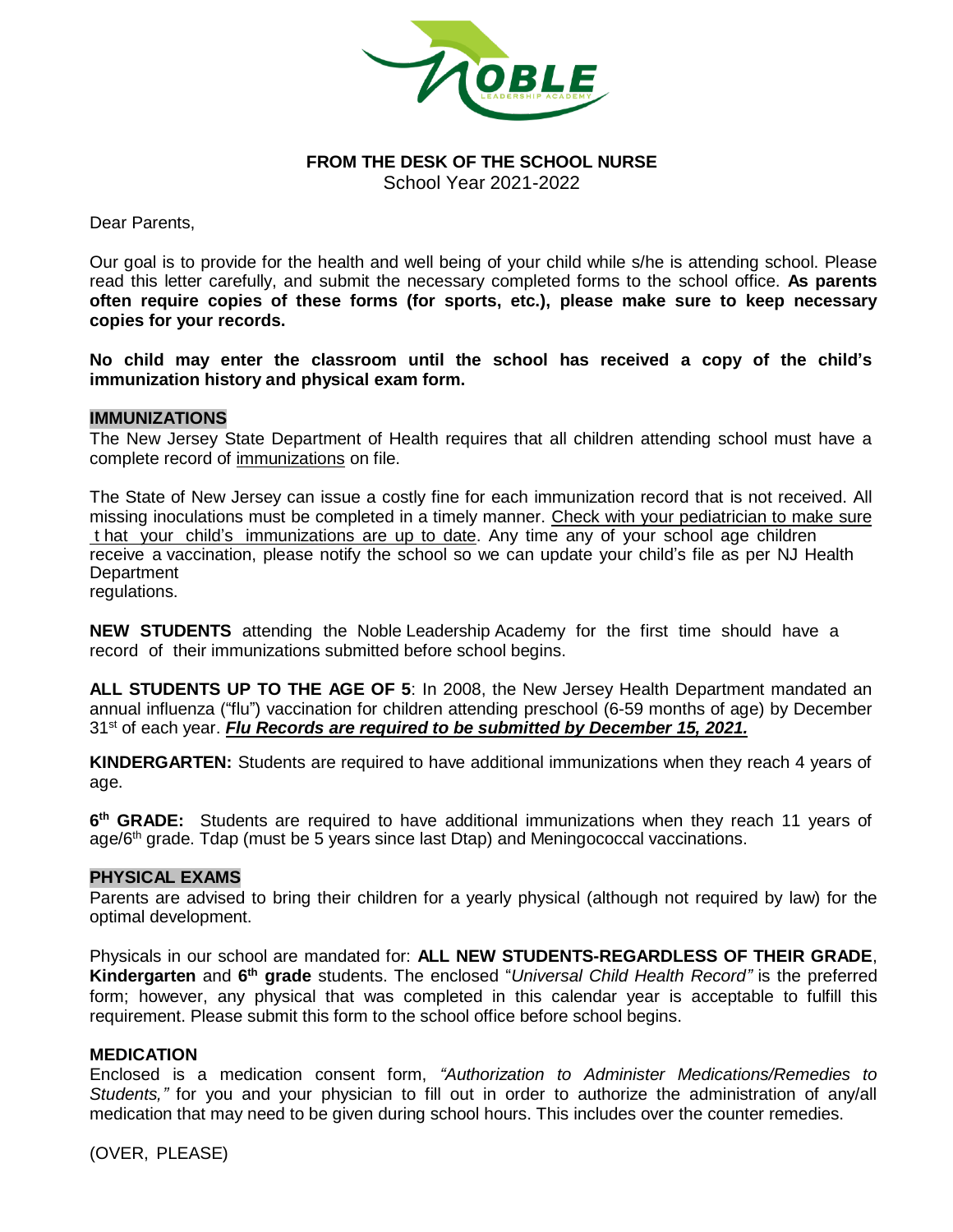

Should your child need antibiotics/medication for any given period of time, a doctor's note must accompany the medication with the diagnoses, exact dose, time, route of administration and duration of treatment. In addition, *written* parental consent must be given.

# **MEDICAL CONDITION AND/OR ALLERGIES**

If your child has a medical condition that we should be aware of, such as asthma, diabetes, severe food allergies, or any other condition that might cause an emergency during school hours, kindly have your physician fill out the attached relevant forms: *"Allergy Treatment Plan," "Asthma Action Plan," "Emergency Form for Children with Special Medical Needs,"* and/or "*Request for Self-Administration of Medication."*

Students who have a nut, sesame, or any other allergy for which an epipen is needed, **two epipens** must be stored at the school.

Medication will not be administered to any student without the proper authorization from the child's physician and parent. All medication orders **must be renewed YEARLY.**  All medication and supplies must be brought to the school office.

All forms can be faxed by you or your doctor to the school at 973-685-2549 or emailed to info@noblela.org.

Thank you.

Fondly, *Nurse Kanwal* Nurse@noblela.org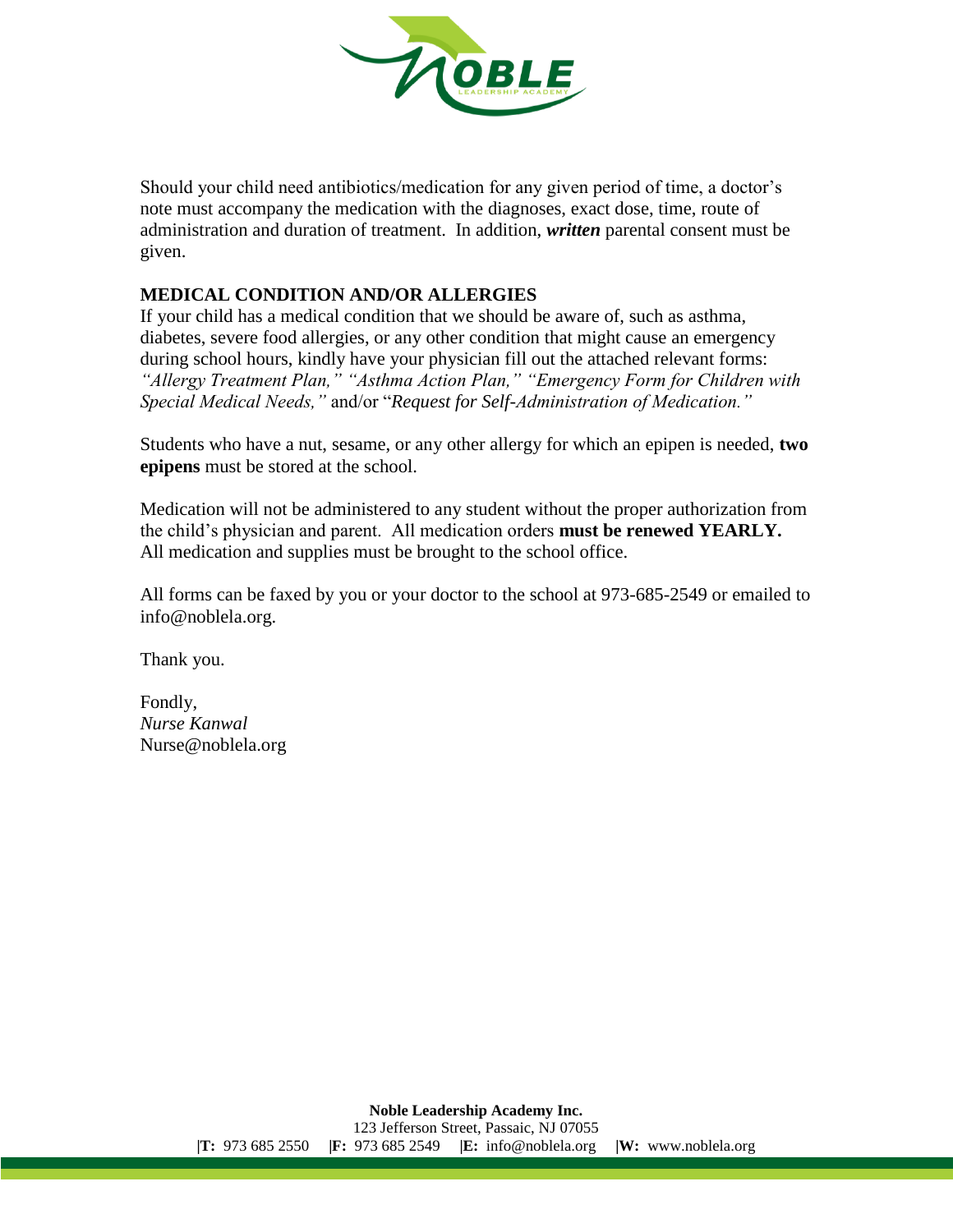

## **AUTHORIZATION TO ADMINISTER MEDICATIONS/REMEDIES TO**

**STUDENTS**

School Year 2021-2022

**One per child**

(please make/request additional copies as needed)

Last Name:\_\_\_\_\_\_\_\_\_\_\_\_\_\_\_\_\_\_\_\_\_\_\_\_\_\_\_\_ First Name:\_\_\_\_\_\_\_\_\_\_\_\_\_\_\_\_\_\_\_\_\_\_\_

Grade:\_\_\_\_\_\_\_\_\_\_\_\_\_\_\_\_\_\_ D.O.B.:\_\_\_\_\_\_\_\_\_\_\_\_\_\_\_\_\_\_\_\_\_\_\_

*I hereby authorize Noble Leadership nurses, principals, or their designees to administer the following medication/remedies to my child.* 

| Name of<br>Medication or<br><b>Generic Equivalent</b> | Route          | Dosage                                     | <b>Schedule</b>                                                          | Put an X only<br>if med is not<br>to be given. |
|-------------------------------------------------------|----------------|--------------------------------------------|--------------------------------------------------------------------------|------------------------------------------------|
| Tylenol                                               | PO             | Per labels instruction<br>by age/weight    | every 4-5 hrs as<br>needed for<br>discomfort or<br>elevated temp         |                                                |
| Advil                                                 | PO             | Per labels instruction<br>by age/weight    | every 6 hrs as<br>needed for<br>discomfort or<br>elevated<br>temperature |                                                |
| Benadryl                                              | PO             | Per labels instruction<br>by age/weight    | every 6 hrs as<br>needed for<br>discomfort of<br>allergic reaction       |                                                |
| Chewable Anti-<br>Acid (Tums)                         | P <sub>O</sub> | 5-11 years one tablet<br>12 yrs+ 2 tablets | every 6 hrs as<br>needed                                                 |                                                |
| Anti-Itch Lotion<br>(Calamine)                        | <b>Topical</b> | As needed                                  | As needed                                                                |                                                |

Parent/Guardian Name (printed) Parent/Guardian Signature

Physician Name (printed) Physician Signature

**Noble Leadership Academy Inc.** 123 Jefferson Street, Passaic, NJ 07055 **|T:** 973 685 2550 **|F:** 973 685 2549 **|E:** info@noblela.org **|W:** www.noblela.org

\_\_\_\_\_\_\_\_\_\_\_\_\_\_\_\_\_\_\_\_\_\_\_\_\_\_ \_\_\_\_\_\_\_\_\_\_\_\_\_\_\_\_\_\_\_\_\_\_\_\_

\_\_\_\_\_\_\_\_\_\_\_\_\_\_\_\_\_\_\_\_\_\_\_\_\_\_ \_\_\_\_\_\_\_\_\_\_\_\_\_\_\_\_\_\_\_\_\_\_\_\_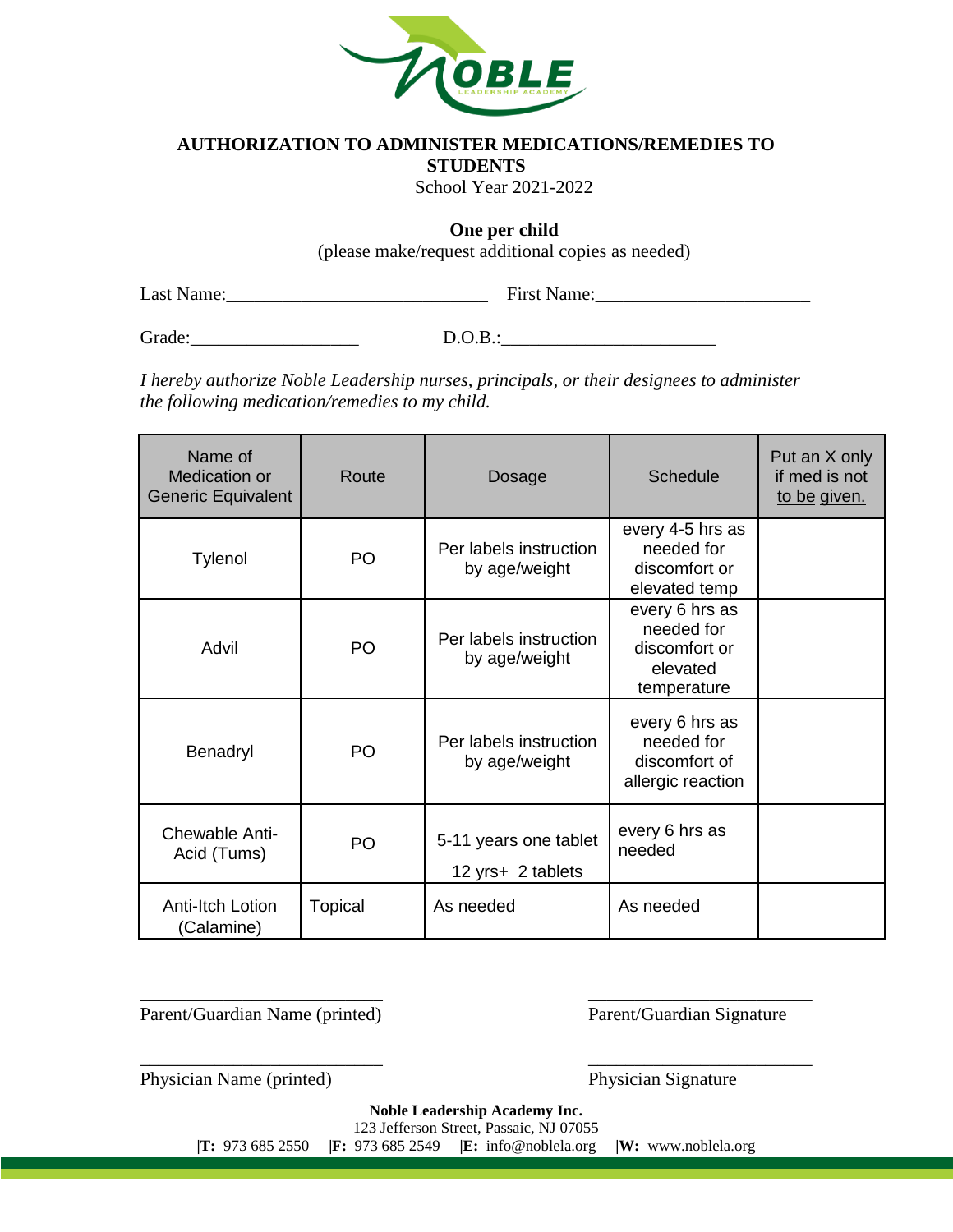

## **ALLERGY TREATMENT PLAN**

| <b>Last Name:</b> | <b>First Name:</b> |
|-------------------|--------------------|
| <b>Grade:</b>     | D.O.B.:            |

**Asthmatic**: : □ Yes\* □No

\* Higher risk for severe reaction; please fill out **Asthma Form**

| <b>ALLERGIC TO:</b> |                                                | If exposed to allergen and there are NO symptoms or mild<br>localized symptoms: | If anaphylactic<br>symptoms are shown* |
|---------------------|------------------------------------------------|---------------------------------------------------------------------------------|----------------------------------------|
|                     | □EpiPen<br>□Antihistamine Medication:<br>Dose: | $\square$ EpiPen Jr<br>Route:                                                   | EPIPEN/ EPIPEN JR                      |
|                     | □EpiPen<br>□Antihistamine Medication:<br>Dose: | $\Box$ EpiPen Jr<br>Route:                                                      | EPIPEN/ EPIPEN JR                      |

Note: Nut and sesame Allergies can have severe reactions, and will be treated with an epipen even if no symptoms are shown.

\*Anaphylactic symptoms: Itching, tingling, or swelling of lips, tongue, mouth; Hives, itchy rash, swelling of the face or extremities; Nausea, abdominal cramps, vomiting, diarrhea; Tightening of throat, hoarseness, hacking cough; Shortness of breath, repetitive coughing, wheezing; thread pulse, low blood pressure, fainting, pale, blueness.

# **EVEN IF PARENT/GUARDIAN CANNOT BE REACHED, AUTHORIZATION IS GIVEN TO MEDICATE OR TO TAKE CHILD TO MEDICAL FACILITY!**

\_\_\_\_\_\_\_\_\_\_\_\_\_\_\_\_\_\_\_\_\_\_\_\_\_\_ \_\_\_\_\_\_\_\_\_\_\_\_\_\_\_\_\_\_\_\_\_\_\_\_

| Parent Signature | Date |
|------------------|------|
|                  |      |

Physician Signature Date

- - - - - - - - - - - - - - - - - - - - - - - - - - - - - - - - - - - - - - - - - - - - - - - - - - - - - - - - - - - Emergency Contact Information, (including parents) in the order they should be called:

| Name | <b>Phone Numbers</b> | Relationship to child |
|------|----------------------|-----------------------|
|      |                      |                       |
|      |                      |                       |
|      |                      |                       |
|      |                      |                       |

**Students who have an allergy for which an epipen is needed must have a clearly labeled epipen stored in the school office. Please check the expiration dates of all medication given in.**

**Noble Leadership Academy Inc.**

\_\_\_\_\_\_\_\_\_\_\_\_\_\_\_\_\_\_\_\_\_\_\_\_\_\_ \_\_\_\_\_\_\_\_\_\_\_\_\_\_\_\_\_\_\_\_\_\_\_\_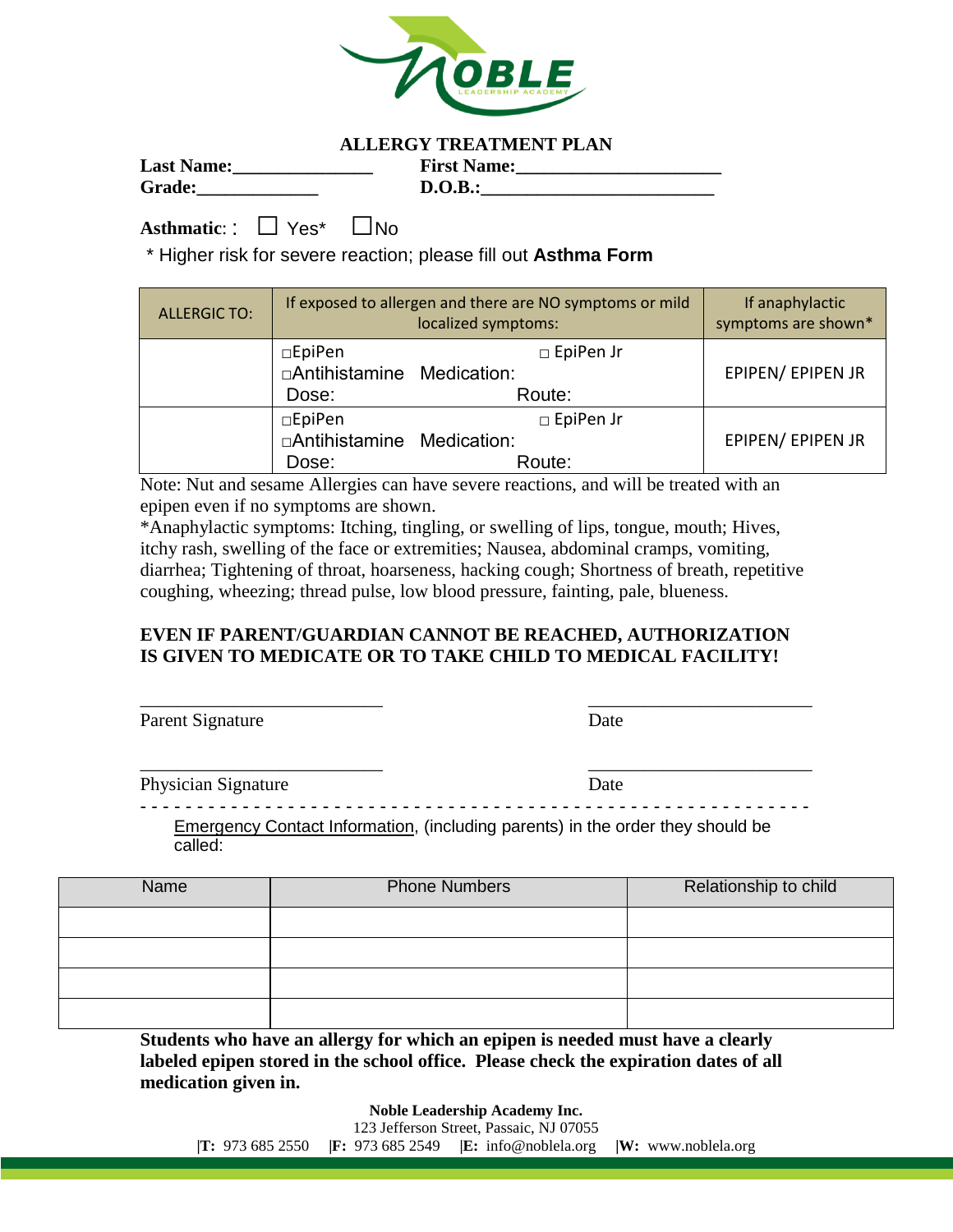

## **EMERGENCY FORM FOR CHILDREN WITH SPECIAL MEDICAL NEEDS**

(To be filled out only if your child has special medical needs. For allergies or asthma, please use those forms.)

|                                                                                                | First Name: |  |
|------------------------------------------------------------------------------------------------|-------------|--|
|                                                                                                | D.O.B.      |  |
| Physician Student sees for this condition:                                                     | Phone:      |  |
| Other Physician: 2008                                                                          | Phone:      |  |
| <b>MEDICAL SITUATION</b>                                                                       |             |  |
|                                                                                                |             |  |
| Diagnosis:                                                                                     |             |  |
|                                                                                                |             |  |
| Brief description of how this condition can affect your child and how we can be of assistance: |             |  |
|                                                                                                |             |  |
| <b>Activity Restrictions:</b>                                                                  |             |  |
|                                                                                                |             |  |
| Currently taking Medication: $\Box$ Yes $\Box$ No                                              |             |  |
|                                                                                                |             |  |
| Medication Regimen (including medication not usually given in school):                         |             |  |
|                                                                                                |             |  |

If your child may need any medication, please fill out the section below. Please ensure that the office has an updated supply of all the medication/equipment. If the child will be administering the medication himself, please fill out the appropriate form.

| AUTHORIZATION TO ADMINISTER MEDICATION IN SCHOOL |                  |                        |  |
|--------------------------------------------------|------------------|------------------------|--|
| Symptoms that require medication:                |                  |                        |  |
| Medication:                                      |                  |                        |  |
|                                                  | Dose:            | How often:             |  |
|                                                  | Purpose of Drug: | Possible Side Effects: |  |
| Medication:                                      |                  |                        |  |
|                                                  | Dose:            | How often:             |  |
|                                                  | Purpose of Drug: | Possible Side Effects: |  |

Parent/Guardian Signature Date

Physician's Signature Date

**Noble Leadership Academy Inc.** 123 Jefferson Street, Passaic, NJ 07055

 $\overline{\phantom{a}}$  , and the contract of the contract of the contract of the contract of the contract of the contract of the contract of the contract of the contract of the contract of the contract of the contract of the contrac

 $\overline{\phantom{a}}$  , and the contract of the contract of the contract of the contract of the contract of the contract of the contract of the contract of the contract of the contract of the contract of the contract of the contrac

**|T:** 973 685 2550 **|F:** 973 685 2549 **|E:** info@noblela.org **|W:** www.noblela.org